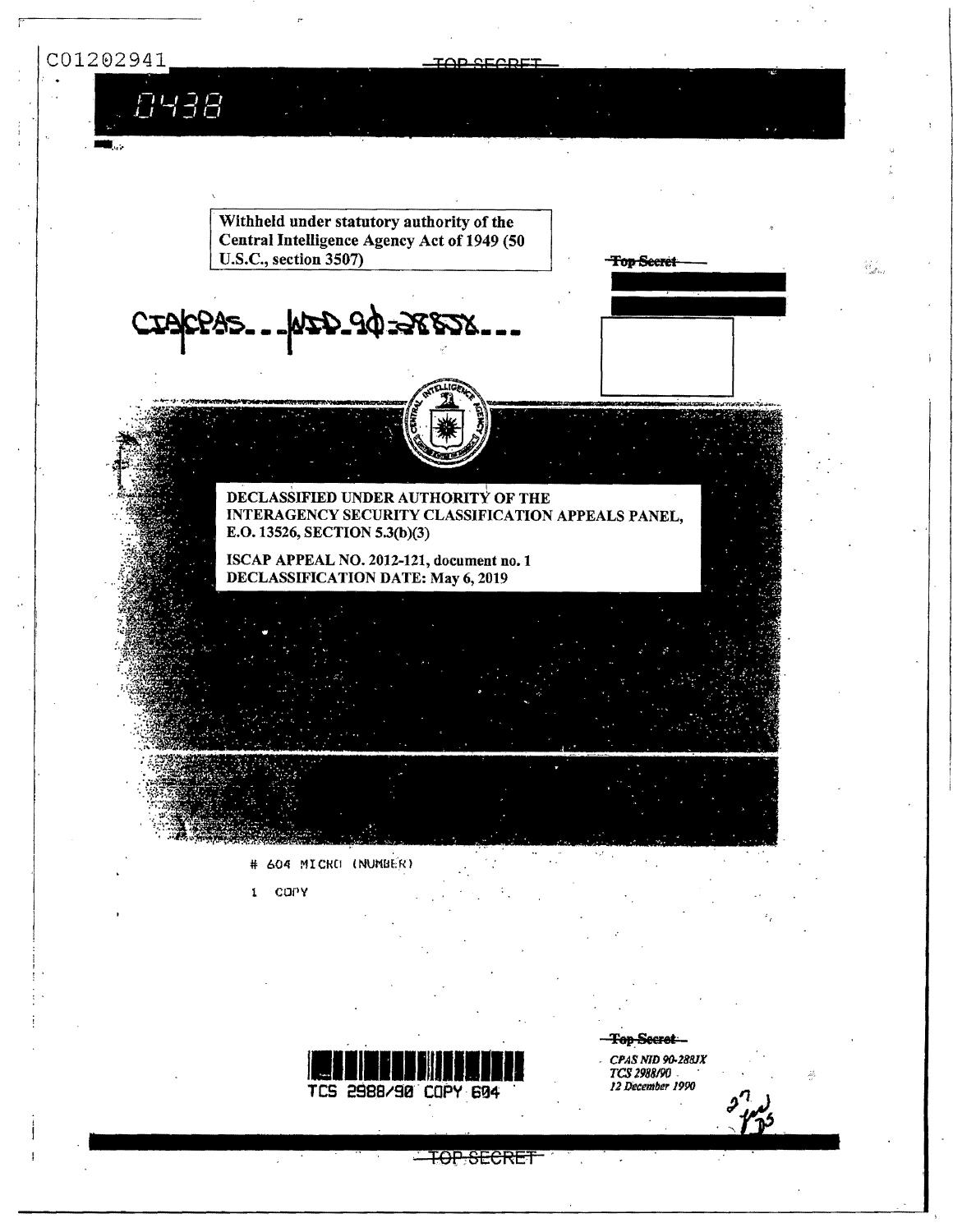궆

1440



Withheld under statutory authority of the Central Intelligence Agency Act of 1949 (50 U.S.C., section 3507)

<del>Fop Secret</del> TCS 2988/90 12 December 1990

 $\mathcal{L}_1$  ,  $\mathcal{L}_2$ 

TOP SECRET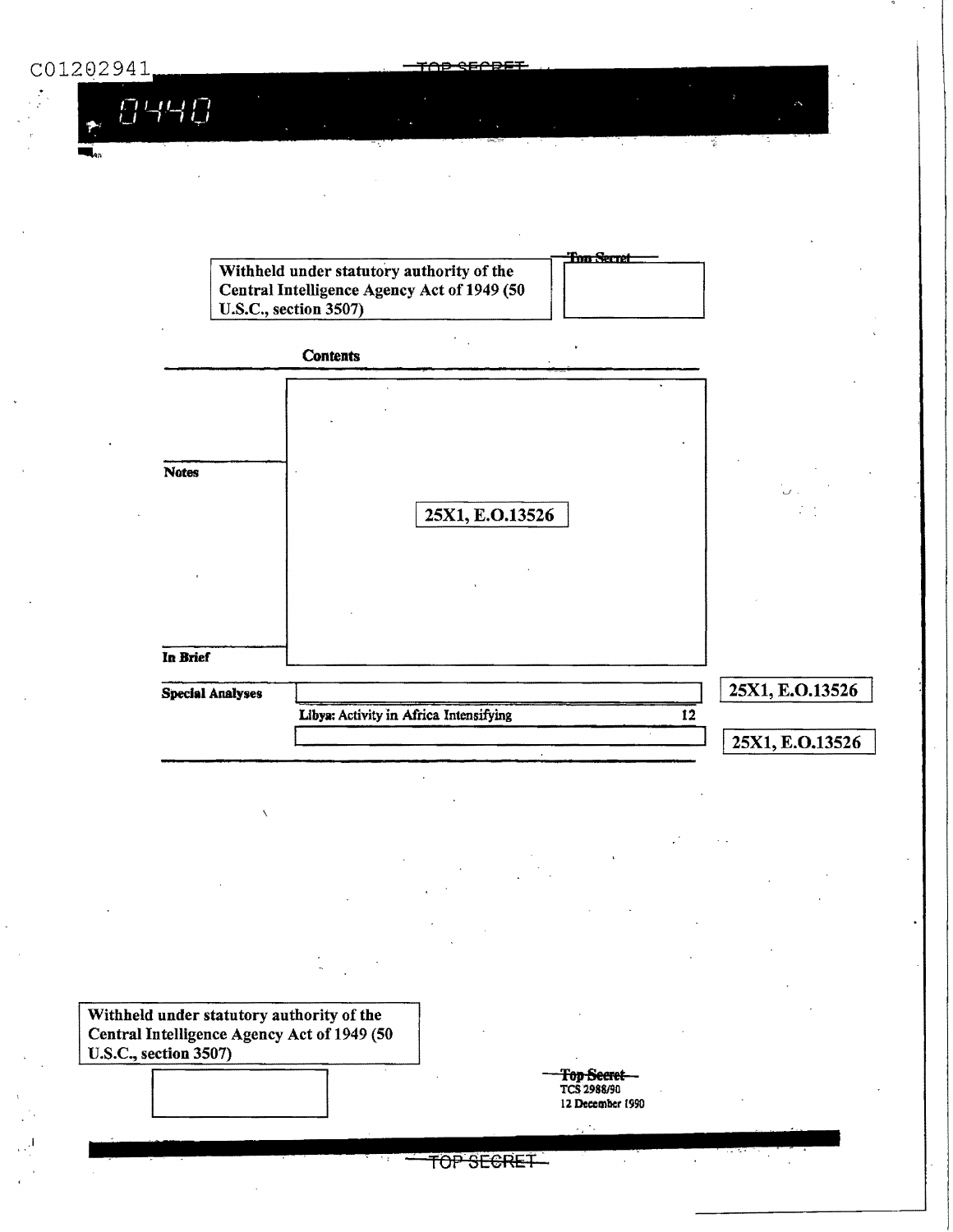## C01202941

。<br>28

Withheld under statutory authority of the Central Intelligence Agency Act of 1949 (50 U.S.C., section 3507)

| <b>PRODUCTS</b><br>h<br>Ł | Φ |
|---------------------------|---|
|                           |   |

<u>Pages to a m</u>

### **Special Analysis**

LIBYA:

#### **Activity in Africa Intensifying**

Tripoli has quietly reinvigorated efforts to identify and guide subversive groups in Chad, Liberia, and Rwanda since last year. Idris Deby's seizure of power in Chad probably ensures that Qadhaft will continue his assertive policy for at least the next several months.

During a May 1989 meeting of Mathaba, a quasi-governmental organization tasked with exporting Qadhafi's revolution, the Libyan leader told delegates that events in the USSR and the Palestinian intifadah proved his theory that popular uprisings against oppressive governments were inevitable, He urged the delegates to identify, aid, and guide such movements as they emerge.

The recent appointment as Foreign Minister of Ibrahim Bishari, a black Libyan with extensive experience in African affairs, also suggests renewed interest in Africa. Bishari will be in a position to implement an aggressive policy in Africa, employing Qadhafi's customary mix of diplomacy and subversion.

#### **Current Activities**

Support for insurgents in Chad, Liberia, and Rwanda suggests Qadhafi is seeking low-cost, low-risk opportunities where clandestine support can sharpen existing ethnic and tribal tensions. Qadhafi aims to promote his unique brand of revolutionary socialism and to weaken US and French influence in the region.

Chad. Tripoli has provided arms, ammunition, vehicles, training, and safehaven to President Deby since June 1989,

Tripoli is pleased with Deby's victory and his return of approximately 435 Libyan POWs and already is seeking to strengthen its influence in Chad. Tripoli is flying medical supplies and possibly other cargo into N'Djamena and has pledged not to allow Goukouni Weddeye, Habre's Libyanbacked predecessor and a potential Deby rival, to threaten the regime.

Liberia. Qadhafi has provided Charles Taylor's National Patriotic Front with money and weapons through Burkina since last January, according to sources of varying reliability.

**TOP SECRET** 

12

continued

Top <del>Secret</del> TCS 2988/90 12 December 1990

> Withheld under statutory authority of the Central Intelligence Agency Act of 1949 (50 U.S.C., section 3507)

25X1, E.O.13526

25X1, E.O.13526

25X1, E.O.13526